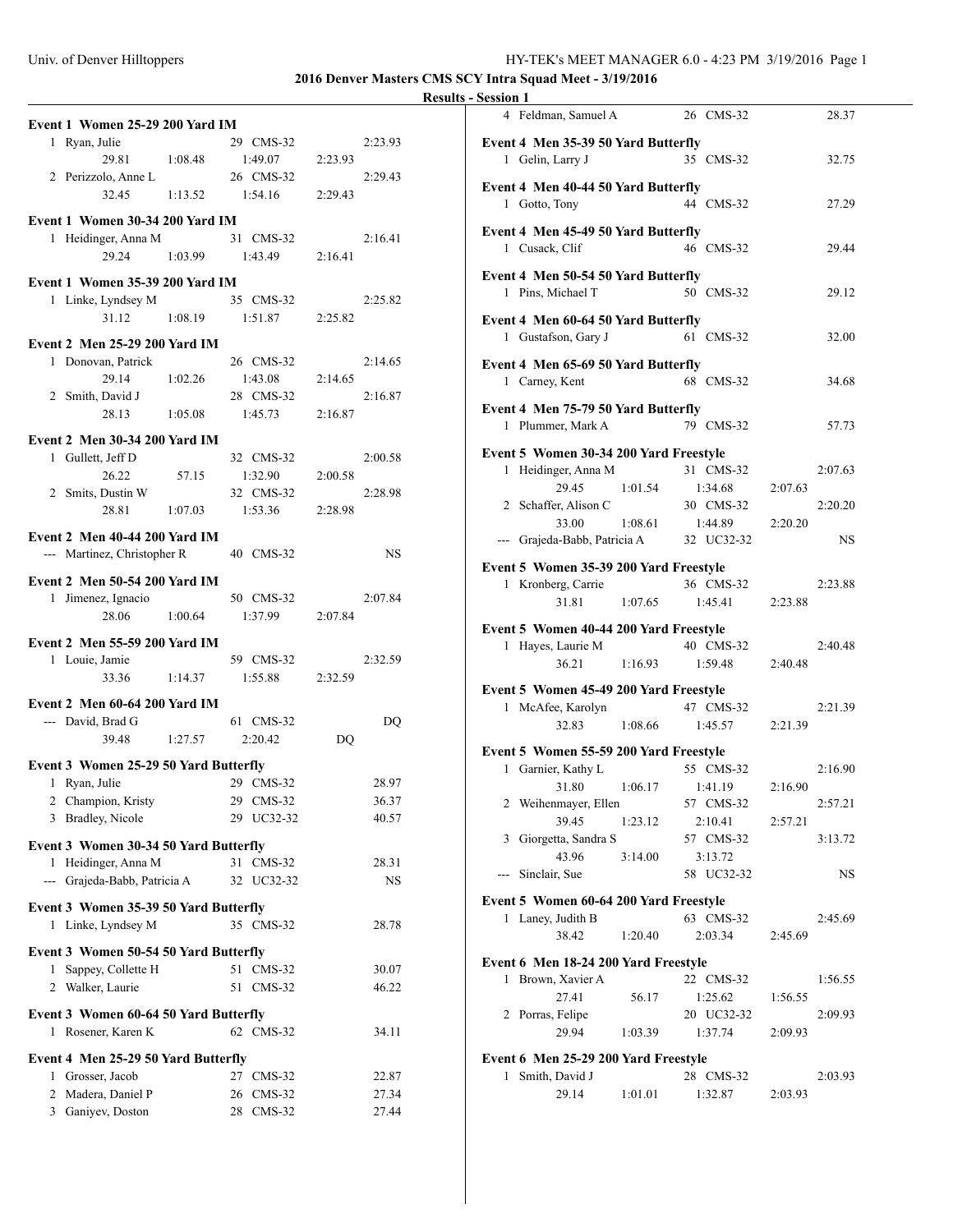**2016 Denver Masters CMS SCY Intra Squad Meet - 3/19/2016**

| Event 6 Men 30-34 200 Yard Freestyle      |         |           |           |
|-------------------------------------------|---------|-----------|-----------|
| 1 Clark, Steven J                         |         | 32 CMS-32 | 2:10.73   |
| 29.95                                     | 1:01.89 | 1:35.24   | 2:10.73   |
|                                           |         |           |           |
| Event 6 Men 40-44 200 Yard Freestyle      |         | 40 CMS-32 | 2:11.97   |
| 1 Rahn, Clay<br>30.68                     |         |           |           |
|                                           | 1:04.84 | 1:39.04   | 2:11.97   |
| 2 Farley, Michael J                       |         | 42 CMS-32 | 2:19.02   |
| 30.97                                     | 1:06.87 | 1:43.63   | 2:19.02   |
| Event 6 Men 45-49 200 Yard Freestyle      |         |           |           |
| 1 Cruz, Eduardo                           |         | 46 CMS-32 | 2:21.82   |
| 33.12                                     | 1:08.75 | 1:45.28   | 2:21.82   |
| Event 6 Men 50-54 200 Yard Freestyle      |         |           |           |
| 1 Barringer, Rob                          |         | 50 CMS-32 | 1:59.71   |
| 26.92                                     | 56.83   | 1:28.28   | 1:59.71   |
| 2 Acosta, Marty J                         |         | 50 CMS-32 | 2:10.30   |
| 29.89                                     | 1:02.98 | 1:36.37   | 2:10.30   |
|                                           |         |           |           |
| Event 6 Men 60-64 200 Yard Freestyle      |         |           |           |
| 1 David, Brad G                           |         | 61 CMS-32 | 2:42.02   |
| 36.31                                     | 1:17.64 | 2:00.12   | 2:42.02   |
| Event 6 Men 70-74 200 Yard Freestyle      |         |           |           |
| 1 Burson, Bill W                          |         | 70 CMS-32 | 2:46.91   |
| 38.02                                     | 1:20.50 | 2:04.18   | 2:46.91   |
|                                           |         |           |           |
| Event 6 Men 75-79 200 Yard Freestyle      |         |           |           |
| --- Plummer, Mark A                       |         | 79 CMS-32 | <b>NS</b> |
|                                           |         |           |           |
| Event 7 Women 18-24 100 Yard Breaststroke |         |           |           |
| 1 Weirich, Elizabeth R                    |         | 24 CMS-32 | 1:21.78   |
| 38.68                                     | 1:21.78 |           |           |
|                                           |         |           |           |
| Event 7 Women 25-29 100 Yard Breaststroke |         |           |           |
| 1 Perizzolo, Anne L                       |         | 26 CMS-32 | 1:11.09   |
| 33.63                                     | 1:11.09 |           |           |
| 2 Ryan, Julie                             |         | 29 CMS-32 | 1:13.27   |
| 34.86                                     | 1:13.27 |           |           |
| Event 7 Women 35-39 100 Yard Breaststroke |         |           |           |
| Keiber, Casey M<br>1                      |         | 38 CMS-32 | 1:13.84   |
| 34.15                                     | 1:13.84 |           |           |
|                                           |         |           |           |
| Event 7 Women 40-44 100 Yard Breaststroke |         |           |           |
| 1 Soto, Sandra M                          |         | 41 CMS-32 | 1:49.90   |
| 53.39                                     | 1:49.90 |           |           |
| Event 7 Women 50-54 100 Yard Breaststroke |         |           |           |
| 1 Eldridge, Audrey L                      |         | 53 CMS-32 | 1:32.94   |
| 44.84                                     | 1:32.94 |           |           |
| Event 7 Women 55-59 100 Yard Breaststroke |         |           |           |
| 1 Whitman-Zai, Julie                      |         | 56 CMS-32 | 1:46.20   |
| 49.82                                     | 1:46.20 |           |           |
|                                           |         |           |           |
| Event 7 Women 60-64 100 Yard Breaststroke |         |           |           |
| 1 Rosener, Karen K                        |         | 62 CMS-32 | 1:28.64   |
| 41.91<br>--- Haan, Mary Wohl A            | 1:28.64 | 62 CMS-32 | NS        |

|   | Event 8 Men 25-29 100 Yard Breaststroke                      |         |            |         |           |
|---|--------------------------------------------------------------|---------|------------|---------|-----------|
|   | 1 Nydegger, Bryan C<br>33.03                                 | 1:08.52 | 28 CMS-32  |         | 1:08.52   |
|   | 2 Root, Jeremiah C<br>32.23                                  | 1:09.24 | 28 CMS-32  |         | 1:09.24   |
|   | 3 Ganiyev, Doston<br>35.04                                   | 1:11.23 | 28 CMS-32  |         | 1:11.23   |
|   | Event 8 Men 30-34 100 Yard Breaststroke                      |         |            |         |           |
|   | 1 Smits, Dustin W                                            |         | 32 CMS-32  |         | 1:16.96   |
|   | 34.59                                                        | 1:16.96 |            |         |           |
|   | Event 8 Men 40-44 100 Yard Breaststroke                      |         |            |         |           |
|   | 1 Gotto, Tony                                                |         | 44 CMS-32  |         | 1:13.80   |
|   | 35.46                                                        | 1:13.80 |            |         |           |
|   | 2 Rahn, Clay                                                 |         | 40 CMS-32  |         | 1:16.46   |
|   | 36.20                                                        | 1:16.46 |            |         |           |
|   | Event 8 Men 55-59 100 Yard Breaststroke                      |         |            |         |           |
|   | 1 Louie, Jamie                                               |         | 59 CMS-32  |         | 1:15.59   |
|   | 35.65                                                        | 1:15.59 |            |         |           |
|   | Event 9 Women 50-54 50 Yard Backstroke                       |         |            |         |           |
|   | 1 Nowak, Elizabeth A                                         |         | 52 NCMS-13 |         | 33.12     |
|   | --- Sappey, Collette H                                       |         | 51 CMS-32  |         | <b>NS</b> |
|   | --- Eldridge, Audrey L                                       |         | 53 CMS-32  |         | <b>NS</b> |
|   | Event 9 Women 55-59 50 Yard Backstroke                       |         |            |         |           |
| 1 | Garnier, Kathy L                                             |         | 55 CMS-32  |         | 39.25     |
|   | 2 Weihenmayer, Ellen                                         |         | 57 CMS-32  |         | 44.57     |
|   |                                                              |         |            |         |           |
|   |                                                              |         |            |         |           |
|   | Event 10 Men 25-29 50 Yard Backstroke                        |         |            |         |           |
|   | 1 Donovan, Patrick                                           |         | 26 CMS-32  |         | 29.06     |
|   | Event 10 Men 30-34 50 Yard Backstroke                        |         |            |         |           |
|   | 1 Clark, Steven J                                            |         | 32 CMS-32  |         | 32.24     |
|   | Event 10 Men 35-39 50 Yard Backstroke                        |         |            |         |           |
|   | 1 Gelin, Larry J                                             |         | 35 CMS-32  |         | 39.79     |
|   |                                                              |         |            |         |           |
|   | Event 10 Men 45-49 50 Yard Backstroke                        |         |            |         |           |
|   | 1 Cusack, Clif                                               |         | 46 CMS-32  |         | 32.11     |
|   | 2 Maddux, Ward W                                             |         | 49 CMS-32  |         | 34.91     |
|   | Event 10 Men 60-64 50 Yard Backstroke                        |         |            |         |           |
|   | --- Gustafson, Gary J                                        |         | 61 CMS-32  |         | <b>NS</b> |
|   | Event 10 Men 75-79 50 Yard Backstroke                        |         |            |         |           |
|   | 1 Plummer, Mark A                                            |         | 79 CMS-32  |         | 53.71     |
|   |                                                              |         |            |         |           |
| 1 | Event 12 Men 25-29 200 Yard Butterfly<br>Smith, David J      |         | 28 CMS-32  |         | 2:15.50   |
|   | 30.95                                                        | 1:05.24 | 1:41.00    | 2:15.50 |           |
|   | 2 Feldman, Samuel A                                          |         | 26 CMS-32  |         | 2:38.26   |
|   | 34.16                                                        | 1:14.58 | 1:56.87    | 2:38.26 |           |
|   |                                                              |         |            |         |           |
|   | Event 12 Men 45-49 200 Yard Butterfly<br>1 Cruz, Eduardo     |         | 46 CMS-32  |         | 3:06.42   |
|   | 40.57                                                        | 1:29.08 | 3:06.42    |         |           |
|   |                                                              |         |            |         |           |
|   | Event 12 Men 50-54 200 Yard Butterfly<br>--- Pins, Michael T |         | 50 CMS-32  |         | DQ        |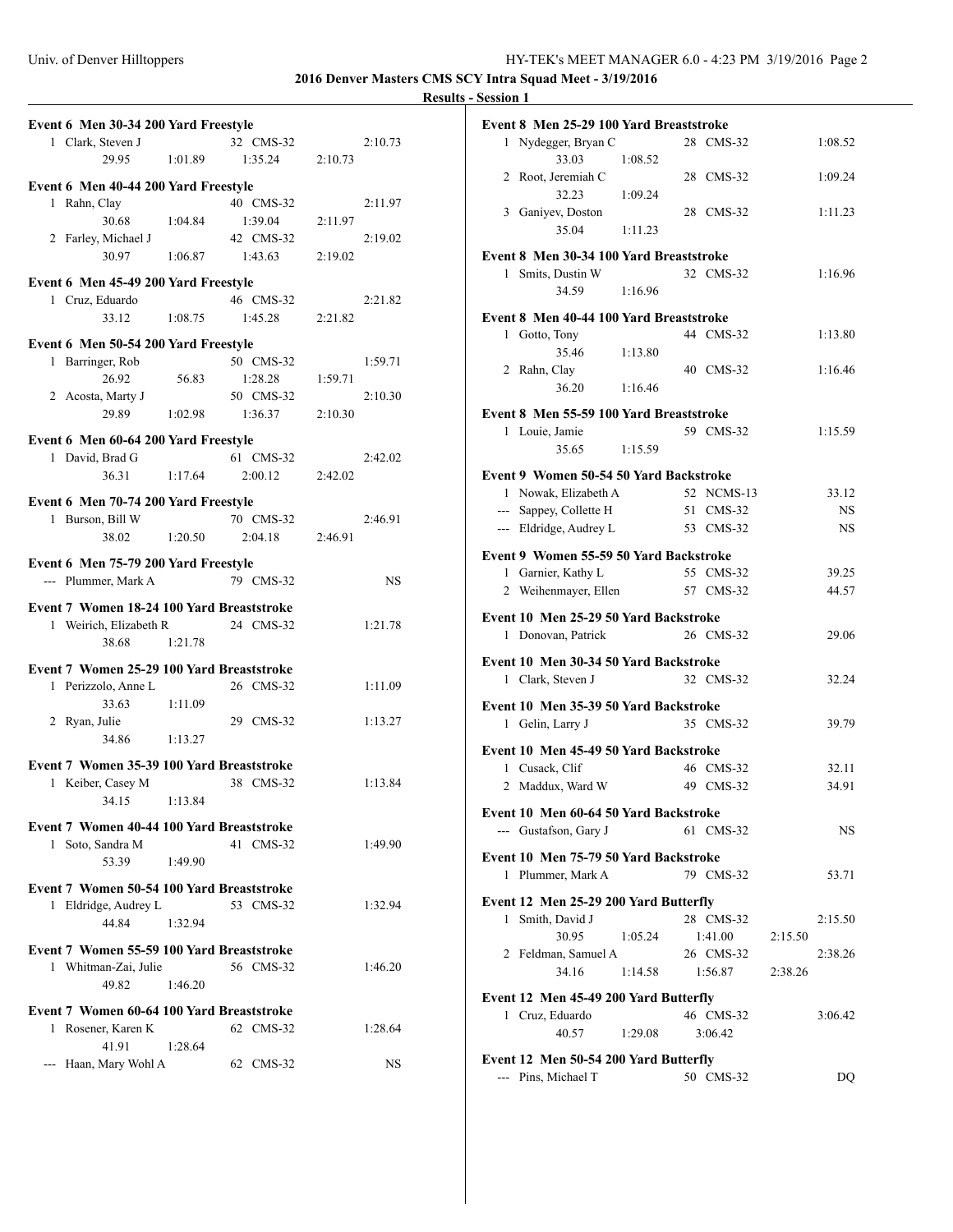**2016 Denver Masters CMS SCY Intra Squad Meet - 3/19/2016**

| Event 18 Women 25-29 100 Yard Freestyle                                  |         |            |         |  |
|--------------------------------------------------------------------------|---------|------------|---------|--|
| 1 Champion, Kristy                                                       |         | 29 CMS-32  | 1:14.02 |  |
| 35.75                                                                    | 1:14.02 |            |         |  |
|                                                                          |         |            |         |  |
| Event 18 Women 30-34 100 Yard Freestyle<br>1 Schaffer, Alison C          |         | 30 CMS-32  | 1:05.36 |  |
| 31.27                                                                    | 1:05.36 |            |         |  |
| --- Grajeda-Babb, Patricia A                                             |         | 32 UC32-32 | NS      |  |
|                                                                          |         |            |         |  |
| Event 18 Women 35-39 100 Yard Freestyle                                  |         | 35 CMS-32  | 58.87   |  |
| 1 Linke, Lyndsey M<br>28.42                                              | 58.87   |            |         |  |
| 2 Kronberg, Carrie                                                       |         | 36 CMS-32  | 1:05.58 |  |
| 31.60                                                                    | 1:05.58 |            |         |  |
|                                                                          |         |            |         |  |
| Event 18 Women 40-44 100 Yard Freestyle                                  |         | 40 CMS-32  | 1:14.45 |  |
| 1 Hayes, Laurie M<br>35.35                                               | 1:14.45 |            |         |  |
|                                                                          |         |            |         |  |
| Event 18 Women 50-54 100 Yard Freestyle                                  |         |            |         |  |
| 1 Sappey, Collette H                                                     |         | 51 CMS-32  | 59.56   |  |
| 28.80                                                                    | 59.56   |            |         |  |
| Event 18 Women 55-59 100 Yard Freestyle                                  |         |            |         |  |
| 1 Garnier, Kathy L                                                       |         | 55 CMS-32  | 1:01.02 |  |
| 29.78                                                                    | 1:01.02 |            |         |  |
| 2 Weihenmayer, Ellen                                                     |         | 57 CMS-32  | 1:18.29 |  |
| 38.13 1:18.29<br>3 Giorgetta, Sandra S                                   |         | 57 CMS-32  | 1:27.23 |  |
| 41.60                                                                    | 1:27.23 |            |         |  |
|                                                                          |         |            |         |  |
| Event 18 Women 60-64 100 Yard Freestyle                                  |         |            |         |  |
| 1 Laney, Judith B                                                        |         | 63 CMS-32  | 1:15.93 |  |
| 37.09<br>2 Swan, Laurie                                                  | 1:15.93 | 62 CMS-32  | 1:26.07 |  |
| 41.57                                                                    | 1:26.07 |            |         |  |
|                                                                          |         |            |         |  |
| Event 19 Men 18-24 100 Yard Freestyle                                    |         |            |         |  |
| 1 Porras, Felipe                                                         |         | 20 UC32-32 | 57.75   |  |
| 27.78<br>--- Sartorius, Martin                                           | 57.75   | 23 CMS-32  | NS      |  |
|                                                                          |         |            |         |  |
| Event 19 Men 25-29 100 Yard Freestyle                                    |         |            |         |  |
| 1<br>Grosser, Jacob                                                      |         | 27 CMS-32  | 47.66   |  |
| 22.37                                                                    | 47.66   | 28 CMS-32  |         |  |
| 2 Nydegger, Bryan C<br>27.05                                             | 56.53   |            | 56.53   |  |
| 3 Madera, Daniel P                                                       |         | 26 CMS-32  | 57.06   |  |
| 27.07                                                                    | 57.06   |            |         |  |
|                                                                          |         |            |         |  |
| Event 19 Men 30-34 100 Yard Freestyle<br>Gullett, Jeff D<br>$\mathbf{1}$ |         | 32 CMS-32  | 48.28   |  |
| 23.12                                                                    | 48.28   |            |         |  |
| 2 Clark, Steven J                                                        |         | 32 CMS-32  | 58.29   |  |
| 27.75                                                                    | 58.29   |            |         |  |
| 3 Smits, Dustin W                                                        |         | 32 CMS-32  | 59.98   |  |
| 28.89                                                                    | 59.98   |            |         |  |
| Event 19 Men 35-39 100 Yard Freestyle                                    |         |            |         |  |
| Gelin, Larry J<br>1                                                      |         | 35 CMS-32  | 1:05.35 |  |
| 31.86                                                                    | 1:05.35 |            |         |  |
|                                                                          |         |            |         |  |

|   | Event 19 Men 40-44 100 Yard Freestyle                     |         |          |                      |                |
|---|-----------------------------------------------------------|---------|----------|----------------------|----------------|
|   | 1 Martinez, Christopher R                                 |         |          | 40 CMS-32            | 55.15          |
|   | 26.56                                                     | 55.15   |          |                      |                |
|   | 2 Farley, Michael J                                       |         |          | 42 CMS-32            | 58.68          |
|   | 28.64                                                     | 58.68   |          |                      |                |
|   | 3 Rahn, Clay                                              |         |          | 40 CMS-32            | 1:00.66        |
|   | 29.53                                                     | 1:00.66 |          |                      |                |
|   | Event 19 Men 45-49 100 Yard Freestyle                     |         |          |                      |                |
|   | 1 Maddux, Ward W                                          |         |          | 49 CMS-32            | 1:01.74        |
|   | 29.15                                                     | 1:01.74 |          |                      |                |
|   |                                                           |         |          |                      |                |
|   | Event 19 Men 50-54 100 Yard Freestyle<br>1 Barringer, Rob |         |          | 50 CMS-32            | 53.94          |
|   | 25.52                                                     | 53.94   |          |                      |                |
|   | 2 Bingham, Frank A                                        |         |          | 50 CMS-32            | 1:00.04        |
|   | 29.22                                                     | 1:00.04 |          |                      |                |
|   |                                                           |         |          |                      |                |
| 1 | Event 19 Men 60-64 100 Yard Freestyle                     |         |          | 64 CMS-32            |                |
|   | Shopes, Marty<br>28.72                                    | 1:01.10 |          |                      | 1:01.10        |
|   | 2 David, Brad G                                           |         |          | 61 CMS-32            | 1:08.19        |
|   | 32.06                                                     | 1:08.19 |          |                      |                |
|   |                                                           |         |          |                      |                |
|   | Event 19 Men 70-74 100 Yard Freestyle                     |         |          |                      |                |
|   | 1 Burson, Bill W                                          |         |          | 70 CMS-32            | 1:13.90        |
|   | 35.62                                                     | 1:13.90 |          |                      |                |
|   | Event 19 Men 75-79 100 Yard Freestyle                     |         |          |                      |                |
|   | 1 Plummer, Mark A                                         |         |          | 79 CMS-32            | 1:27.69        |
|   | Event 20 Women 25-29 50 Yard Breaststroke                 |         |          |                      |                |
|   |                                                           |         |          |                      |                |
|   | 1 Perizzolo, Anne L                                       |         |          | 26 CMS-32            | 32.98          |
|   | 2 Bradley, Nicole                                         |         |          | 29 UC32-32           | 43.57          |
|   |                                                           |         |          |                      |                |
|   | Event 20 Women 35-39 50 Yard Breaststroke                 |         |          |                      |                |
|   | 1 Keiber, Casey M                                         |         |          | 38 CMS-32            | 33.20          |
|   | Event 20 Women 50-54 50 Yard Breaststroke                 |         |          |                      |                |
|   | 1 Nowak, Elizabeth A                                      |         |          | 52 NCMS-13           | 35.64          |
|   | 2 Eldridge, Audrey L                                      |         |          | 53 CMS-32            | 42.76          |
|   | Event 20 Women 55-59 50 Yard Breaststroke                 |         |          |                      |                |
| 1 | Garnier, Kathy L                                          |         | 55       | CMS-32               | 42.13          |
|   | 2 Whitman-Zai, Julie                                      |         |          | 56 CMS-32            | 46.85          |
|   | Event 20 Women 60-64 50 Yard Breaststroke                 |         |          |                      |                |
|   | 1 Rosener, Karen K                                        |         |          | 62 CMS-32            | 40.35          |
|   | 2 Swan, Laurie                                            |         |          | 62 CMS-32            | 53.65          |
|   |                                                           |         |          |                      |                |
|   | Event 21 Men 25-29 50 Yard Breaststroke                   |         |          |                      |                |
|   | 1 Root, Jeremiah C                                        |         | 28<br>28 | $CMS-32$<br>$CMS-32$ | 30.67<br>31.23 |
|   | 2 Ganivev, Doston<br>3 Nydegger, Bryan C                  |         |          | 28 CMS-32            | 31.61          |
|   |                                                           |         |          |                      |                |
|   | Event 21 Men 40-44 50 Yard Breaststroke                   |         |          |                      |                |
|   | 1 Gotto, Tony                                             |         |          | 44 CMS-32            | 31.10          |
|   | Event 21 Men 45-49 50 Yard Breaststroke                   |         |          |                      |                |
|   | 1 Cusack, Clif                                            |         |          | 46 CMS-32            | 38.69          |
|   | --- Maddux, Ward W                                        |         |          | 49 CMS-32            | NS             |
|   | Event 21 Men 60-64 50 Yard Breaststroke                   |         |          |                      |                |
| 1 | Shopes, Marty                                             |         |          | 64 CMS-32            | 38.50          |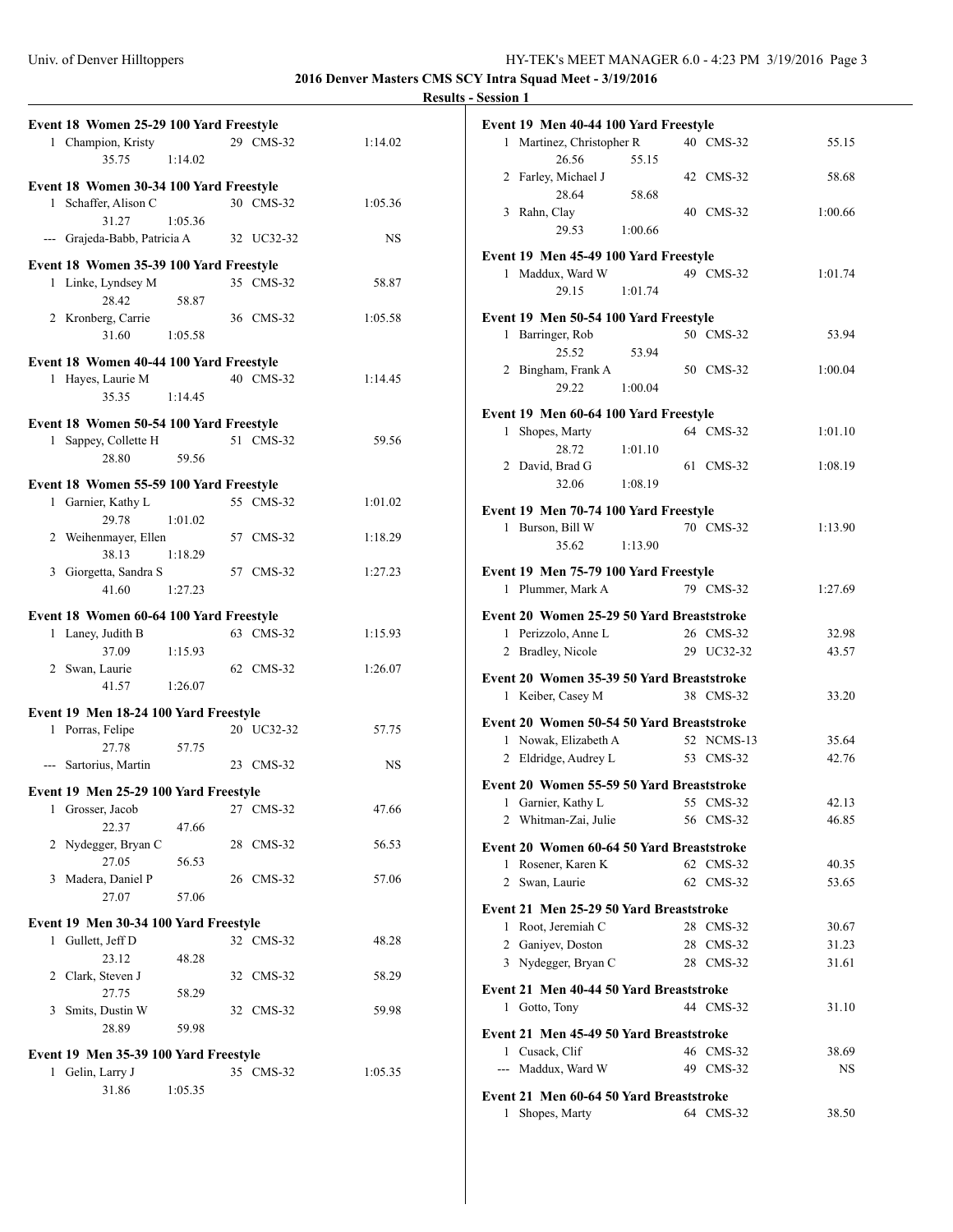#### Univ. of Denver Hilltoppers

## **2016 Denver Masters CMS SCY Intra Squad Meet - 3/19/2016**

| (Event 21 Men 60-64 50 Yard Breaststroke)                   |                |           |
|-------------------------------------------------------------|----------------|-----------|
| --- Gustafson, Gary J                                       | 61 CMS-32      | <b>NS</b> |
|                                                             |                |           |
| Event 21 Men 65-69 50 Yard Breaststroke                     |                |           |
| 1 Carney, Kent                                              | 68 CMS-32      | 36.76     |
| Event 22 Women 60-64 200 Yard Backstroke                    |                |           |
| 1 Swan, Laurie                                              | 62 CMS-32      | 3:34.65   |
| 50.87 1:45.43                                               | 2:41.72        | 3:34.65   |
|                                                             |                |           |
| Event 23 Men 18-24 200 Yard Backstroke                      |                |           |
| 1 Brown, Xavier A                                           | 22 CMS-32      | 2:13.79   |
| 1:04.10<br>31.27                                            | 1:38.38        | 2:13.79   |
| Event 23 Men 45-49 200 Yard Backstroke                      |                |           |
| 1 Cruz, Eduardo                                             | 46 CMS-32      | 2:45.52   |
| 40.33<br>1:22.07                                            | 2:04.31        | 2:45.52   |
|                                                             |                |           |
| Event 23 Men 50-54 200 Yard Backstroke                      |                |           |
| 1 Jimenez, Ignacio                                          | 50 CMS-32      | 2:07.87   |
| 30.06<br>1:02.03                                            | 1:34.91        | 2:07.87   |
| Event 24 Women 25-29 100 Yard Butterfly                     |                |           |
| 1 Ryan, Julie                                               | 29 CMS-32      | 1:06.28   |
| 31.13<br>1:06.28                                            |                |           |
|                                                             |                |           |
| Event 24 Women 40-44 100 Yard Butterfly                     |                |           |
| 1 Soto, Sandra M                                            | 41 CMS-32      | 1:58.62   |
| 1:58.62<br>56.25                                            |                |           |
| Event 24 Women 45-49 100 Yard Butterfly                     |                |           |
| McAfee, Karolyn<br>$\mathbf{1}$                             | 47 CMS-32      | 1:27.00   |
| 42.48<br>1:27.00                                            |                |           |
|                                                             |                |           |
| Event 24 Women 50-54 100 Yard Butterfly<br>1 Walker, Laurie | 51 CMS-32      | 1:43.18   |
|                                                             |                |           |
| Event 25 Men 25-29 100 Yard Butterfly                       |                |           |
| Smith, David J<br>1                                         | 28 CMS-32      | 1:00.49   |
| 28.64<br>1:00.49                                            |                |           |
| 2 Donovan, Patrick                                          | 26 CMS-32      | 1:02.05   |
| 29.40<br>1:02.05                                            |                |           |
| 3 Ganiyev, Doston                                           | 28 CMS-32      | 1:04.26   |
| 30.60<br>1:04.26                                            |                |           |
| Event 25 Men 30-34 100 Yard Butterfly                       |                |           |
| Smits, Dustin W<br>1                                        | 32 CMS-32      | 1:03.93   |
| 28.85<br>1:03.93                                            |                |           |
|                                                             |                |           |
| Event 25 Men 50-54 100 Yard Butterfly                       |                |           |
| 1 Pins, Michael T                                           | 50 CMS-32      | 1:06.40   |
| 30.60<br>1:06.40                                            |                |           |
| Event 26 Women 18-24 50 Yard Freestyle                      |                |           |
| 1 Weirich, Elizabeth R                                      | 24 CMS-32      | 27.63     |
|                                                             |                |           |
| Event 26 Women 25-29 50 Yard Freestyle                      |                |           |
| 1 Bradley, Nicole                                           | 29 UC32-32     | 32.03     |
| Event 26 Women 30-34 50 Yard Freestyle                      |                |           |
| --- Grajeda-Babb, Patricia A                                | 32 UC32-32     | NS        |
|                                                             |                |           |
| Event 26 Women 35-39 50 Yard Freestyle                      |                |           |
| Linke, Lyndsey M<br>1                                       | 35 CMS-32      | 26.98     |
| 2<br>Keiber, Casey M                                        | $CMS-32$<br>38 | 27.87     |

| 3 Kronberg, Carrie                         | 36 CMS-32      | 30.36   |
|--------------------------------------------|----------------|---------|
|                                            |                |         |
| Event 26 Women 40-44 50 Yard Freestyle     |                |         |
| 1 Hayes, Laurie M                          | 40 CMS-32      | 33.22   |
| Event 26 Women 50-54 50 Yard Freestyle     |                |         |
| 1 Sappey, Collette H                       | 51 CMS-32      | 26.59   |
| 2 Nowak, Elizabeth A                       | 52 NCMS-13     | 28.94   |
| 3 Eldridge, Audrey L                       | 53 CMS-32      | 32.38   |
|                                            |                |         |
| Event 26 Women 55-59 50 Yard Freestyle     |                |         |
| 1 Garnier, Kathy L                         | 55 CMS-32      | 27.55   |
| 2 Weihenmayer, Ellen                       | 57 CMS-32      | 34.61   |
| 3 Giorgetta, Sandra S                      | 57 CMS-32      | 41.62   |
| Event 26 Women 60-64 50 Yard Freestyle     |                |         |
| 1 Rosener, Karen K                         | 62 CMS-32      | 30.38   |
| 2 Laney, Judith B                          | 63 CMS-32      | 34.77   |
|                                            |                |         |
| Event 27 Men 18-24 50 Yard Freestyle       |                |         |
| 1 Brown, Xavier A                          | 22 CMS-32      | 24.45   |
| 2 Porras, Felipe                           | 20 UC32-32     | 26.96   |
| --- Sartorius, Martin                      | 23 CMS-32      | NS      |
|                                            |                |         |
| Event 27 Men 25-29 50 Yard Freestyle       |                |         |
| 1 Grosser, Jacob                           | 27 CMS-32      | 21.39   |
| 2 Donovan, Patrick                         | 26 CMS-32      | 24.07   |
| 3 Root, Jeremiah C                         | 28 CMS-32      | 24.09   |
| 4 Feldman, Samuel A                        | 26 CMS-32      | 25.36   |
| 5 Nydegger, Bryan C                        | 28 CMS-32      | 25.67   |
| 6 Madera, Daniel P                         | 26 CMS-32      | 26.04   |
|                                            |                |         |
|                                            |                |         |
| Event 27 Men 30-34 50 Yard Freestyle       |                |         |
| 1 Clark, Steven J                          | 32 CMS-32      | 26.03   |
| Event 27 Men 40-44 50 Yard Freestyle       |                |         |
| 1 Gotto, Tony                              | 44 CMS-32      | 23.97   |
| 2 Farley, Michael J                        | 42 CMS-32      | 24.90   |
| 3 Martinez, Christopher R                  | 40 CMS-32      | 25.17   |
| 4 Rahn, Clay                               | 40 CMS-32      | 27.70   |
|                                            |                |         |
| Event 27 Men 45-49 50 Yard Freestyle       |                |         |
| 1 Maddux, Ward W                           | 49 CMS-32      | 27.11   |
| 2 Cusack, Clif                             | 46 CMS-32      | 27.25   |
| 3 Cruz, Eduardo                            | 46 CMS-32      | 28.32   |
|                                            |                |         |
| Event 27 Men 50-54 50 Yard Freestyle       |                |         |
| Barringer, Rob<br>1                        | 50 CMS-32      | 25.05   |
| 2 Bingham, Frank A                         | 50 CMS-32      | 27.52   |
| Event 27 Men 60-64 50 Yard Freestyle       |                |         |
| 1 Shopes, Marty                            | 64 CMS-32      | 27.23   |
| 2 David, Brad G                            | $CMS-32$<br>61 | 31.47   |
| --- Gustafson, Gary J                      | $CMS-32$<br>61 | NS      |
|                                            |                |         |
| Event 28 Women 25-29 200 Yard Breaststroke |                |         |
| 1 Perizzolo, Anne L                        | 26 CMS-32      | 2:37.18 |
| 36.66<br>1:17.33                           | 1:58.08        | 2:37.18 |
| Event 28 Women 35-39 200 Yard Breaststroke |                |         |
| Keiber, Casey M<br>1                       | 38 CMS-32      | 3:01.38 |
| 40.68<br>1:26.96                           | 2:14.19        | 3:01.38 |